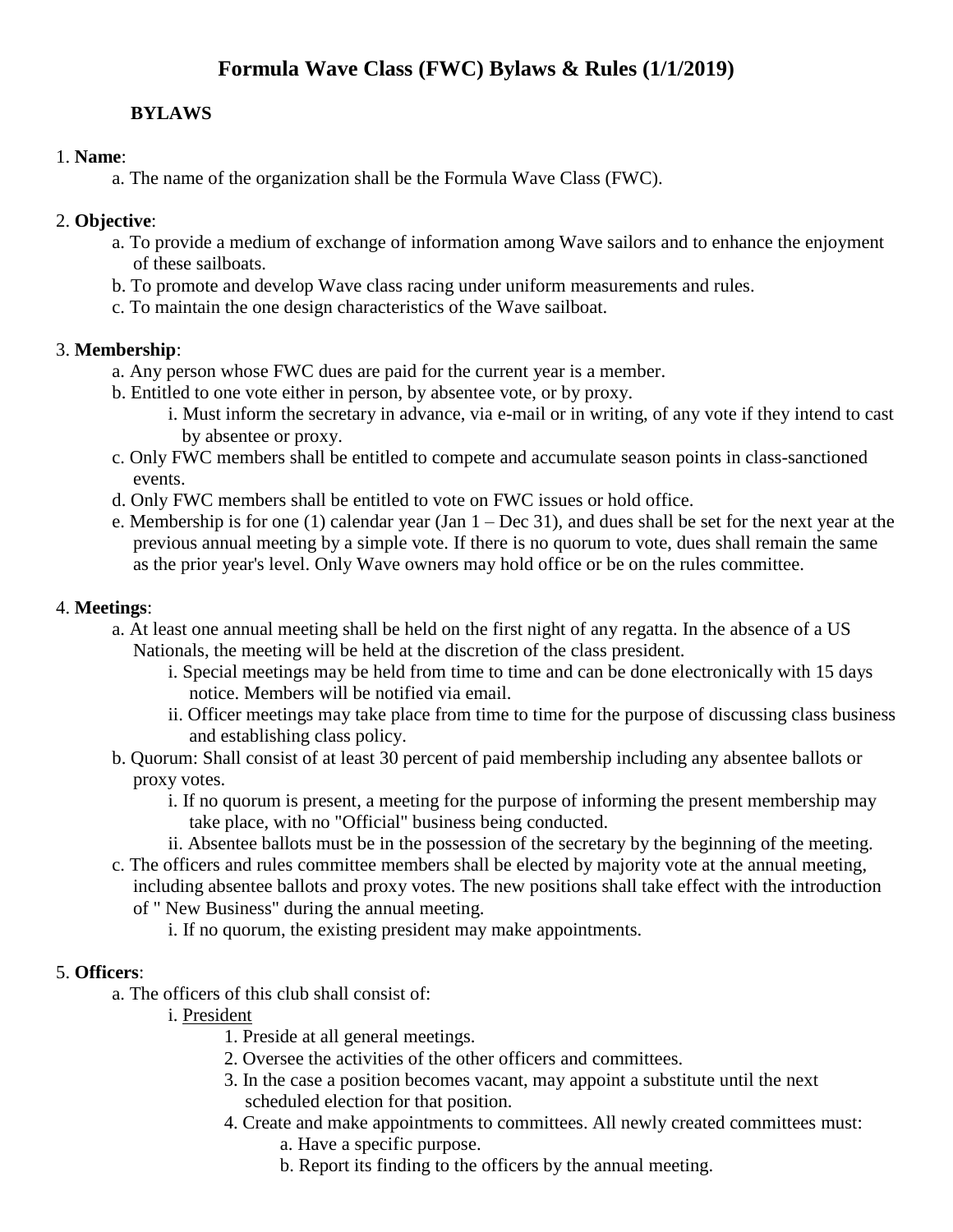- 5. Hold club elections and votes (except Rules Committee activities).
- 6. Decide on FWC event locations and dates (Event Committee vote).
- ii. Vice President
	- 1. Shall promote the class.
	- 2. Shall substitute for the President if unavailable.
	- 3. Interface with the factory and report back to the class any relevant information.
	- 4. Decide on FWC event locations and dates (Event Committee vote).
- iii. Secretary
	- 1. Be responsible for the class minutes.
	- 2. Maintain class membership information.
	- 3. Maintain class records.
	- 4. Receive class membership receipts and transfer them to the Treasurer.
	- 5. Determine the class mailing address.
	- 6. Is in charge of any class mailings and web site postings and membership notifications.
	- 7. Assigns fleet numbers to any group of Wave owners who request it.
	- 8. Be informed all absentee ballots or proxy votes prior to the vote by the issuing member.
- iv. Treasurer
	- 1. Have custody of all class funds and make payments as necessary, on behalf of the class.
	- 2. Submit a complete annual financial statement to the class no later than January 31 of the following year.
	- 3. Provide periodic financial updates to the officers.
	- 4. File all required financial paperwork on a timely basis.
	- 5. Be responsible for the legal issues.
	- 6. Prepare an annual budget.
- v. Rules Chairman
	- 1. Be responsible for keeping the class rules current and organize any proposed rule changes.
	- 2. Act as a single voice of the rules committee to the officers and membership, except where noted.
	- 3. To call and preside over the rules committee meeting. (Must have two of the three members in attendance with the third having been notified).
	- 4. Monitor class rules and recommend changes to the committee.
	- 5. Issue and track sail numbers.
	- 6. Decide location of national and international events (Rules Committee vote) and send result to Event Committee for their final approval.
	- 7. Authorize the Notice of Regattas (NORs) and approve the Sailing Instructions (SIs) for the FWC events.
	- 8. Assist the measurer in certifying class equipment.
	- 9. Vote on whether to submit a rule change to the class (Rules Committee vote).
	- 10. Decide on FWC event locations and dates (Event Committee vote).
- b. Term The term of office for Officers and Rules Chairman shall be a two (2) year term and shall be eligible for reelection. Elections shall be held on even numbered years.
- c. Removal Any officer may be removed from office by a majority vote of the balance of officers and rules committee membership for willful and unjustified gross act detrimental to the FWC or its membership.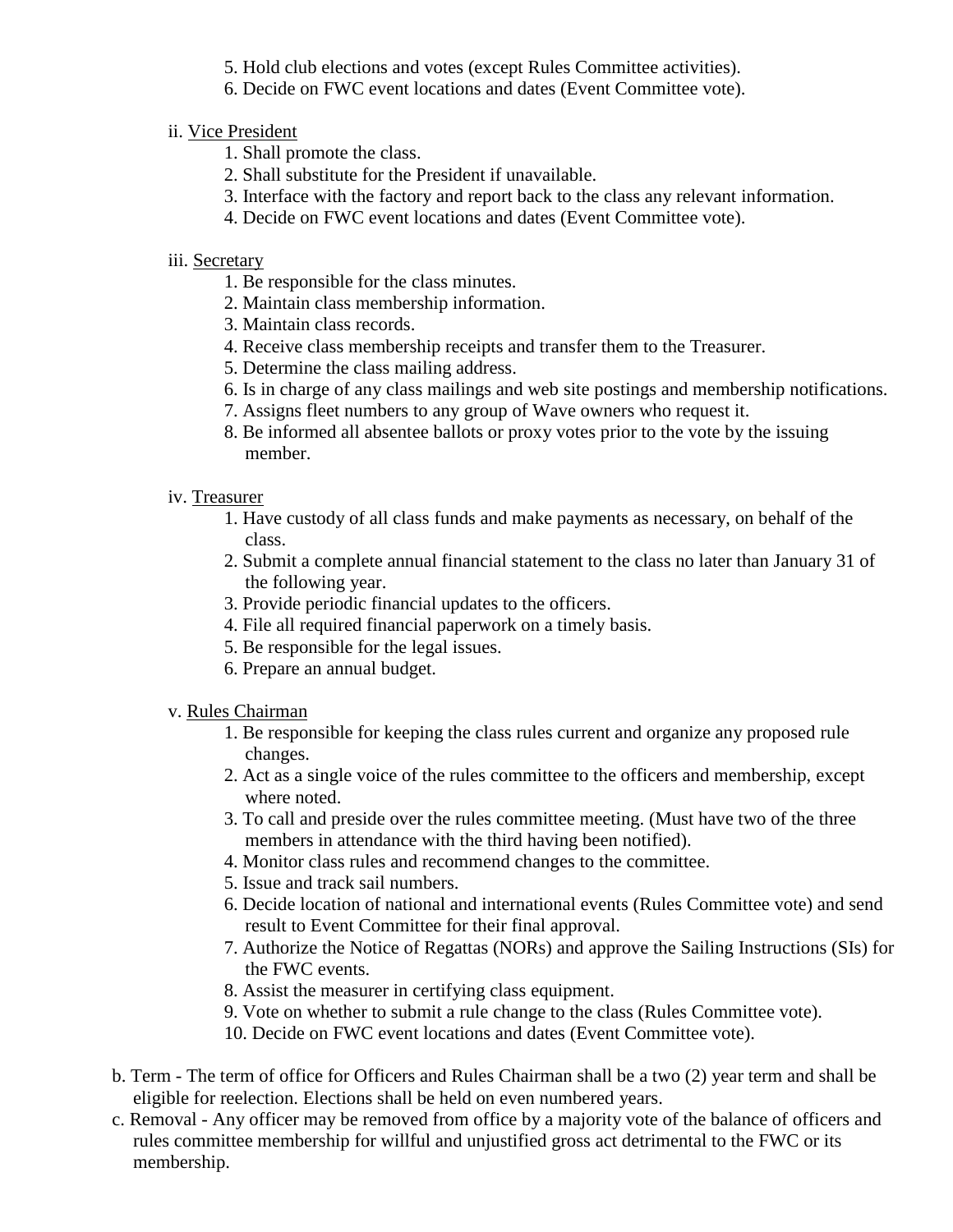- d. Vacancy Vacancy of any officer or committee member shall be filled, by appointment, by the president, for the balance of that position's term.
- 6. Other Officials:
	- a. Other officials of the class shall consist of
		- i. Chief Measurer
			- 1. Shall serve as the class measurer.
			- 2. Certify class equipment.
			- 3. Keep all class measurement information.
			- 4. Handle equipment violations i.a.w. RRS.
			- 5. Enforce the class rules.
			- 6. Answer questions and challenges relating to the measurement rules.
			- 7. Issue interpretations, which shall be binding until approved or rejected by rule committee.
			- 8. Keep rules committee appraised of any "gray areas" or other rules issues as they arise.
			- 9. Is a member of Rules Committee and shall vote on whether to submit a rule change to the class (rules committee vote).

# ii. Event Coordinator

- 1. Shall receive or solicit petitions for class national and international events.
- 2. Present to the rules committee, on a timely basis, all locations under consideration for any FWC event.
- 3. Is a member of the Rules Committee and shall vote on whether to submit a rule change to the class.
- 4. Is a member of the Event committee and shall vote on where and when FWC National and International events shall take place.
- b. Term The term of office for Chief Measurer and Event Coordinator shall be a two (2) year term and shall be eligible for reelection. Elections shall be held on even numbered years.

# 7. Committees:

- a. Rules Committee Shall consist of a Rules chairman, Chief measurer, and Event Coordinator.
	- i. The purpose of this committee:
		- 1. Is to monitor the class rules.
		- 2. Propose rule changes to the membership, as they feel necessary.
		- 3. Propose national and international event locations to the Event Committee
		- 4. Make temporary rule changes as the situation arises.
			- a. Any rules committee member may be removed from office by a majority vote of the officers and balance of rules committee membership for willful and unjustified gross act detrimental to the FWC or its membership.
- b. Event Committee Shall consist of the President, Vice President, Event Coordinator & Rules Chair
	- i. The purpose of this committee is to consider the recommendation of Rules Committee, evaluate, and make final decision and vote on the time and place to hold FWC National and International events.
- c. Nominating Committee
	- i. The Purpose of this committee shall be to receive or solicit nominations for officer and committee member positions.
	- ii. Is appointed by the president at the previous election.
		- 1. May consist of up to three (3) people.
	- iii. Shall create the ballot for vote.
- d. Any other committee that may be necessary. (see 5.a.i.4)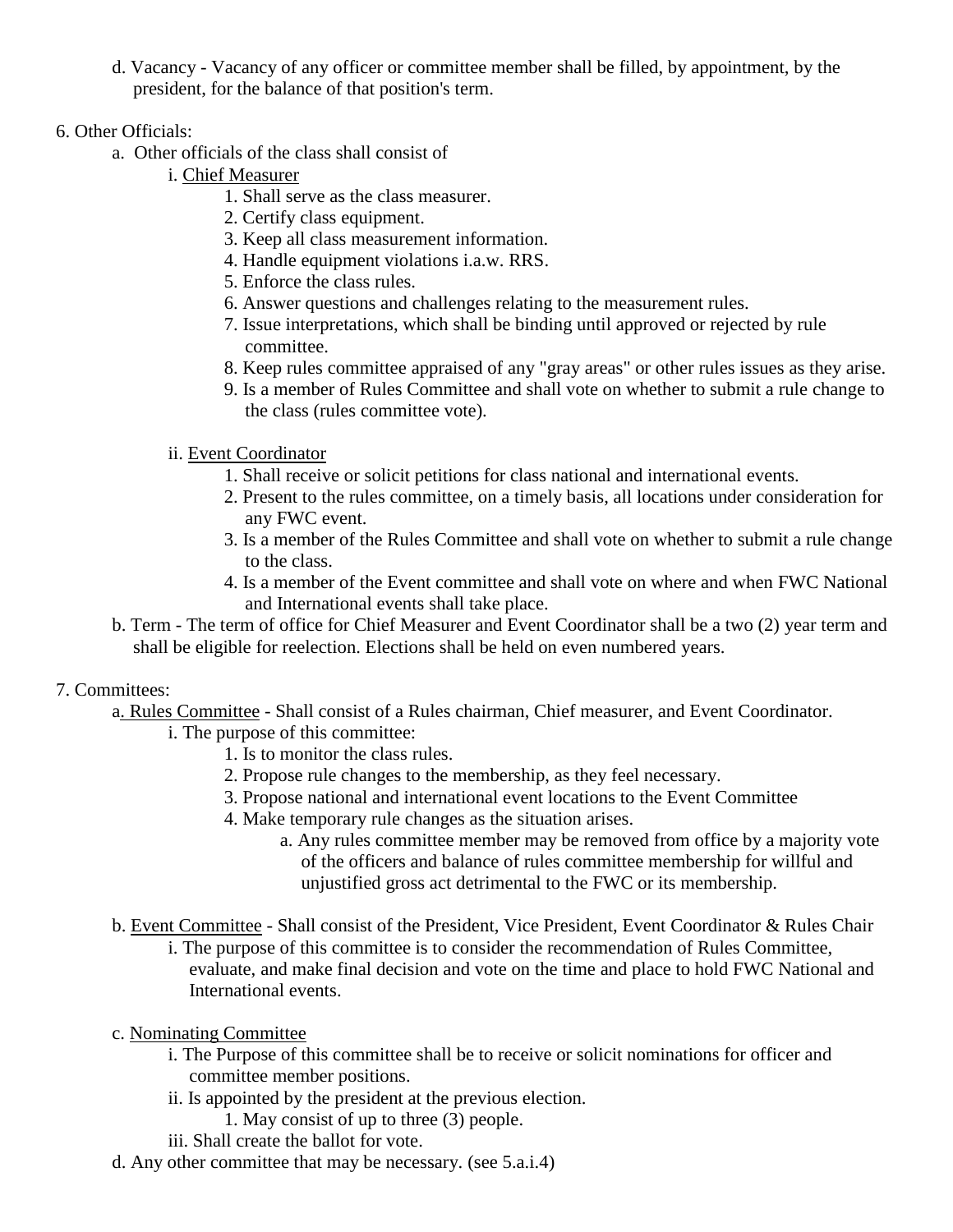#### 8. Amendments:

- a. Changes to the bylaws:
	- i. May be made at any regular or special meeting, providing there is a quorum, by a two-thirds vote of the membership present including absentee ballots or proxy votes.
	- ii. Proposed changes must have been presented to the organization (via email) at least 30 days prior to the vote and must be seconded by at least ten (10) current members.
	- iii. Become effective during the "New Business" section of the current meeting, unless specified in the motion.
- b. Changes to the class rules:
	- i. Proposed permanent rule changes shall be submitted, by any member to the Rules Chairperson, for consideration at least 30 days prior to the annual meeting. Upon consideration of the change, the rules committee may either:
		- 1. Recommend the change.
		- 2. Reject the proposed change.
		- 3. Modify the proposed change.
	- ii. Upon b.i.1 or b.i.3 above,
		- 1. An email will be sent stating the proposed change, at least 15 days prior to the meeting.
		- 2. A "YES" vote by a two-thirds votes of the membership present, providing there is a quorum, including absentee ballots and proxy votes at the annual meeting shall be sufficient to change the class rule.
		- 3. To take effect at a period determined by the rules committee.
- 9. Dissolution Should, for whatever reason, the organization need to be dissolved:
	- a. A special meeting shall be held expressly for that reason.
	- b. Consent of at least two-thirds including absent ballots and proxy voting to dissolve.
	- c. After payments of all club debts shall donate all its assets to (in order):
		- i. Newly formed club that most closely represents this body.
		- ii. Charitable organization for the benefit of promoting sailing as selected by the outgoing officers.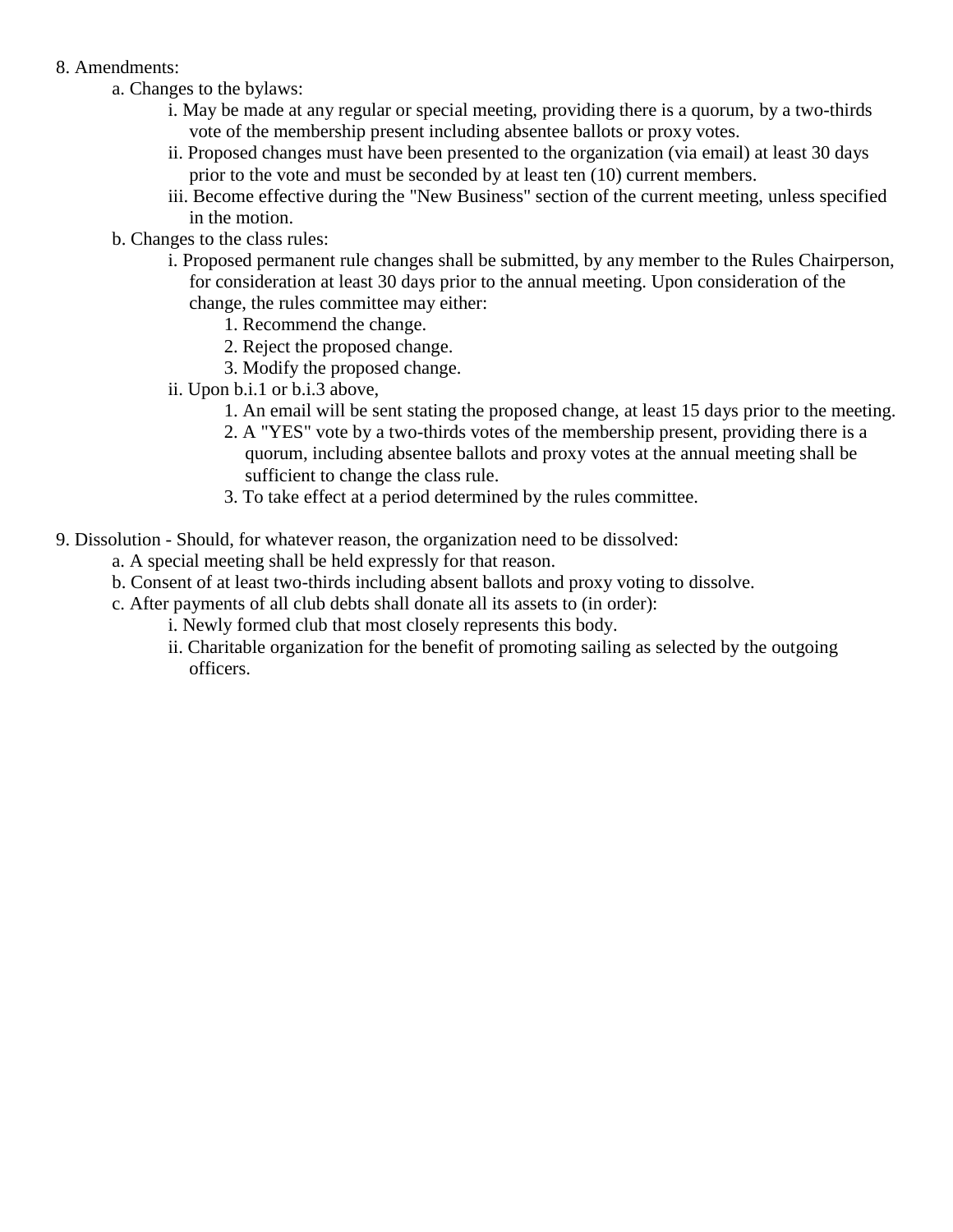# **Formula Wave Class Rules:**

The Wave will be sailed stock, as designed and as sold by the factory, per the following explanations and exceptions:

### 1. One-Design Class Racing

The design and development of the Hobie Wave is directed toward a strict one-design class where the true test is between sailors and sailing skill, and not boats. Any alterations to the hull form, construction, equipment, spars, sails or running rigging as supplied by the builder except as is specifically authorized by these rules, are a breach of these rules, both in spirit and in substance, and are prohibited.

### 2. Intent and Objective

The Hobie Wave is designed to be easy to sail with the least amount of trouble to owners. Only changes which have no direct bearing upon boat speed are allowed. The intents and objective of the Formula Wave Class are:

- A. To keep each boat as equal, simple and cost free as possible by rigidly maintaining, without deviation, the one-design features of the Hobie Wave for class racing.
- B. To encourage the use of racing tactics and sailing skills only to increase boat speed.
- C. To have the boat appeal to as many people as possible.

# 3. Definitions

- A. The Formula Wave Class shall hereafter be referred to as FWC
- B. Hobie Cat USA, Hobie Cat Europe and any of their licensees that are in good standing with respected licensors shall hereafter be referred to as Hobie Cat Co.
- C. International Sailing Federation shall be referred to as the ISAF.
- D. The Racing Rules of Sailing shall be referred to as the RRS.

# 4. Eligibility

The FWC has the right to declare ineligible any Hobie Wave which does not conform to the spirit, objective and intent, as well as the letter of these rules and official drawing and specifications held by the FWC. In the event the drawings are not held by the FWC, they shall be held by the respective Hobie Cat Co.

# 5. Loopholes

If you think you have found a loophole, read the preceding statements again. These are the basis of the rules and cover all areas not covered in the rules. Generally, if you cannot find it listed in the Rules, it is not class legal. If you are in doubt, check with the FWC first. Approval must be in writing by the Rules Chairman or his designee.

# 6. Design Features and Changes

Only Waves manufactured by the Hobie Cat Co. are legal for class racing. Nothing may be changed or removed from any Hobie Wave that will in any way alter the structural integrity, design function, or built-in safety features of the boat. Changes that fall under the category of safety and strength shall have prior written approval. Approved changes are as follows: Stronger gudgeons, larger diameter wires, slight shimming of crossbars, and reinforced flanges not affecting water flow. Except as allowed in these rules, any changes or additions that in any way can be construed as speed devices are not class legal.

# 7. Safety Equipment

- A. Each person on board shall carry a lifesaving device or PFD (Personal Flotation Device) approved by the recognized authority having jurisdiction. FWC recommends that life jackets or PFDs be worn at all times.
- B. A minimum 5/16" diameter righting line or webbing consisting of at least one 13 foot length of line or webbing, or two 7 foot lengths of line or webbing shall be securely attached to the boat and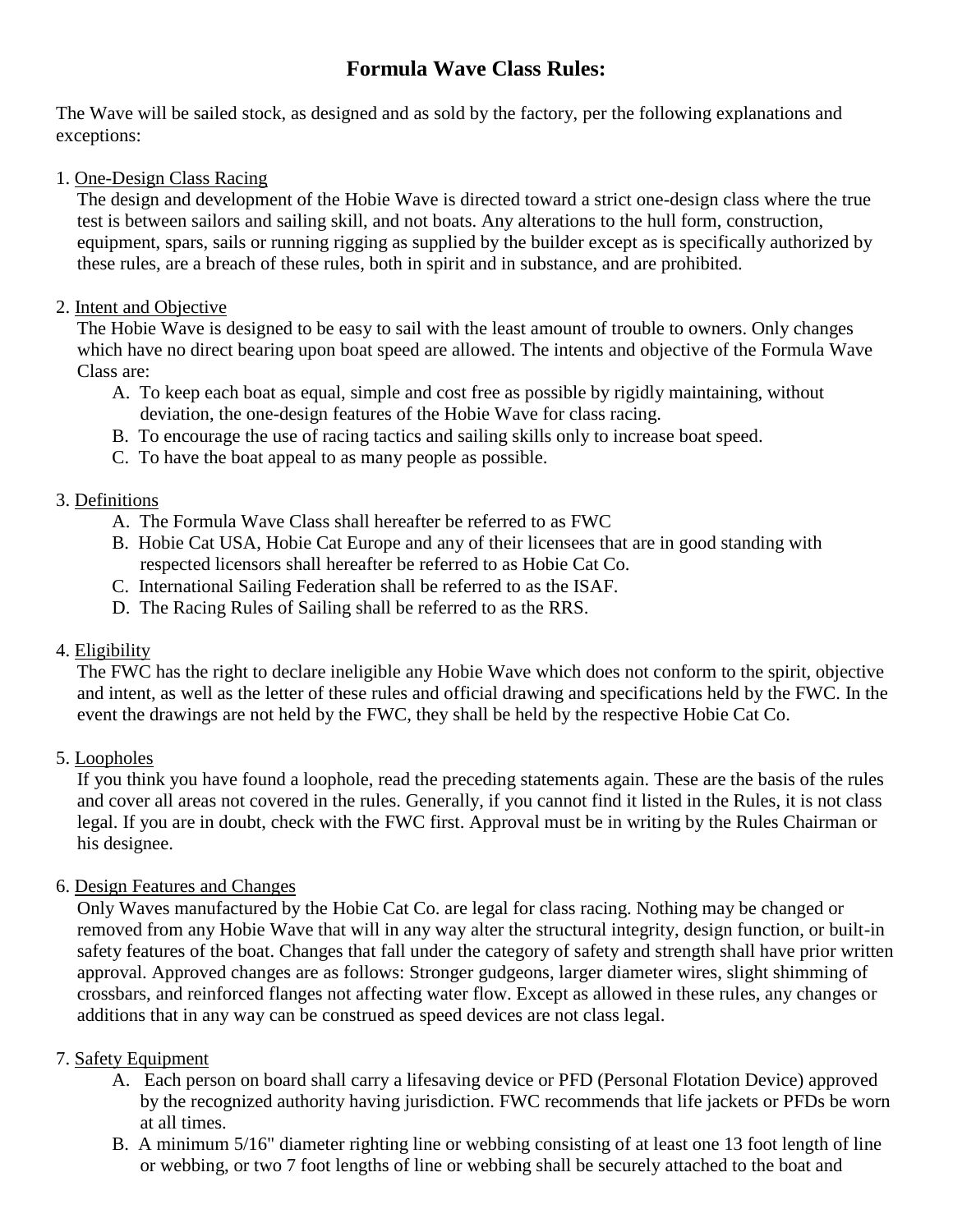readily available on either side of the boat. (Righting water bags, shroud lengthening devices, righting- pole type devices, and righting systems other than the minimum system specified may be carried and shall be used for righting purposes only)

### 8. Hulls and Decks

- A. Hulls may be rubbed, waxed, sanded, built back up to original spec, or buffed in the normal process of maintenance.
- B. No friction-reducing agents may be employed on the hulls, rudders, spars or sails.
- 9. Rudders, Rudder Assemblies, Tiller Arms and Tiller Crossbar
	- A. Hobie Cat Co. supplied rudder castings shall not be modified except for minimum filing to improve fit and function.
	- B. Only Hobie Cat Co. stock and aftermarket rudder blades may be used as long as they conform to the original stock template. The minimum rudder weight is 3 pounds.
	- C. Shims may be installed between the rudder blade and rudder housing.
	- D. Shims may be installed between rudder pins, gudgeons and castings.
	- E. Shock cord and/or line may be tied around the rudder to help control rudder kick-up.
	- F. The tiller crossbar is adjustable.
		- i. The tiller crossbar may be placed on the top or bottom of the tiller connectors.
	- G. Any style tiller connection is allowed.
	- H. Rudder / Tiller arms may be modified (shortened) or replaced with a shorter arm from another Hobie catamaran model. Arms turned for the purpose of changing the rudder turning radius, is not allowed. (voted and approved 12/2018)
	- I. Tiller extensions are allowed. (voted and approved 12/2011)
	- J. Rudders shall remain in a down and locked position while racing. Rudders may be raised momentarily to clear weeds, but must be returned to the down and locked position. (voted and approved 12/2018)

# 10. Sails/Trampolines

- A. Sails may be manufactured by any sailmaker and must measure in accordance with the specifications at the end of this section. (See Measurement information) Hobie Cat Co. manufactured sails built before January 01, 2001 will be class legal without measurement. Hobie Cat Co. sails built after January 01, 2001 will be measured via a measurement template using the class measurements.
- B. The Wave was designed as a uni-rig, meaning mainsail only. Although the boat has an optional jib and optional spinnaker, neither will be allowed for the Hobie Wave one-design racing. Boats with the optional crossbar between the bows to which the jib attaches may remain on the boat for racing. No spinnaker poles are allowed.
- C. Sail Measurement Information --Wave Sail Plan and Measurements:

| <b>Sail Measurement in Feet/Inches</b> | <b>Girth Measurements in Inches</b> |
|----------------------------------------|-------------------------------------|
| Luff: $18'0''/216''$                   | 1/8:37"                             |
| Leech: $18' 6'' / 222''$               | 1/4:54"                             |
| Foot: $7'$ 0" / 84"                    | $1/2 \cdot 71$ "                    |
|                                        | 3/4:80"                             |

#### SEE Appendix A for sail measurement diagram

- D. A sailor may not change sails during a race or regatta unless the sail has been damaged and is no longer usable. Permission to make a sail change must be received, in writing from the race committee PRIOR to the change being made.
- E. Mainsail downhaul purchase shall not exceed 3:1 and may use one mechanical block and cleat rigged in any manner. (voted and approved 12/2018)
- F. The sail shall not be hoisted above the top of the mast.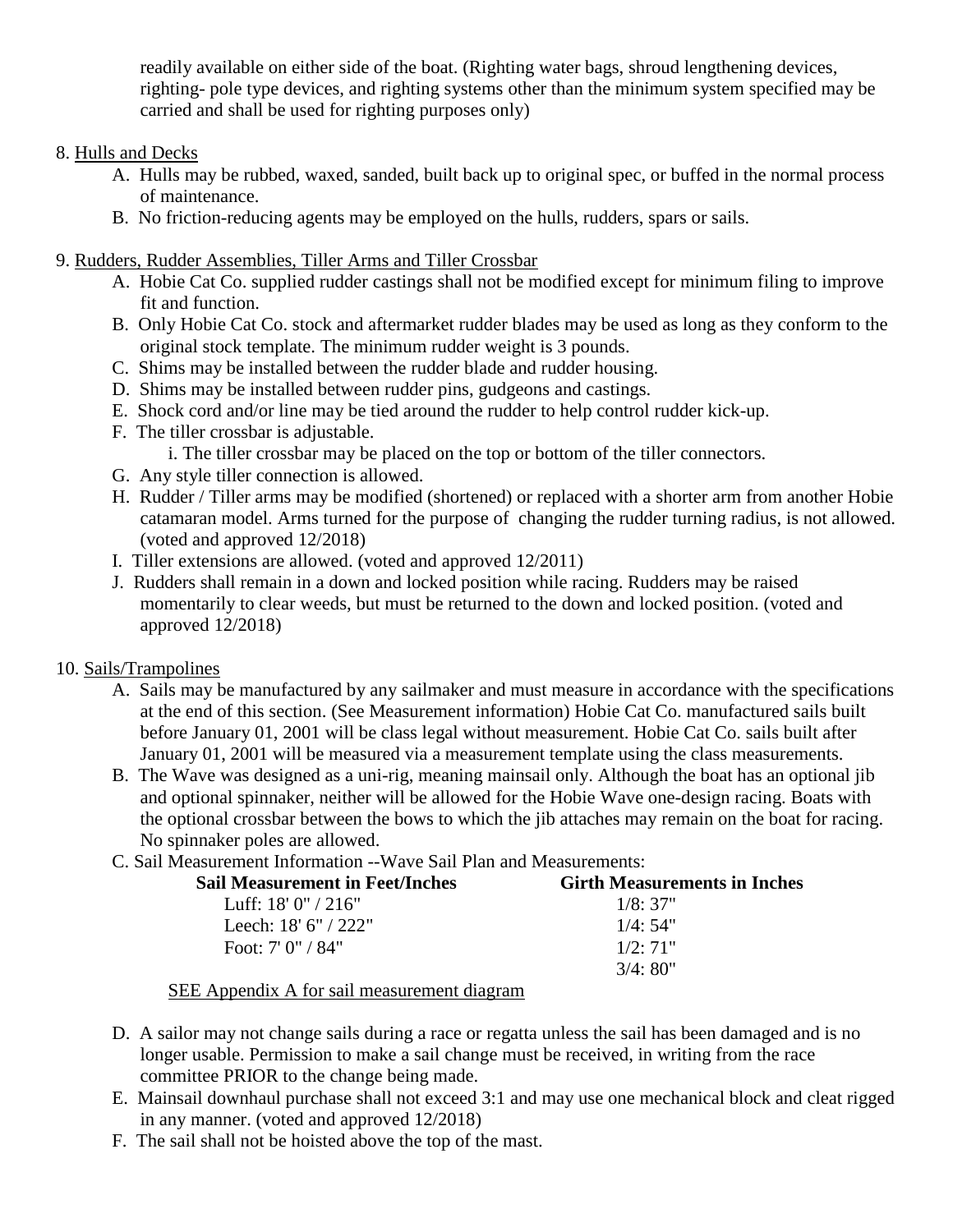- G. A clew plate may be added replacing the clew grommet. It may be placed vertically up the leech from the clew point, horizontally along the foot from the clew point, or angled. Only one clew plate is allowed. (Two plates attached together through the sail material is recognized as a "clew plate".
- H. Sail reinforcement is open.
- I. Sails will be made of any material. They will be made from a minimum of 1.0 mm and 3oz material.
- J. A leech and foot line is permitted.
- K. The sail will not be reefed in class racing.
- L. Any sail batten material is allowed. The bottom batten will not be made of a material that can be construed as a boom.
- M. Trampolines may be manufactured by any manufacturer and maybe "one piece". The trampoline may be reversed.
- N. The trampoline grommets may be doubled.
- O. Trampolines must attach to the hulls and crossbars in the same configuration as supplied by the manufacturer.

#### 11. Wires

A. The minimum wire size is 3/32 inch. The wire may be increased in size. Bridle wire lengths may not be altered. The forestay and shrouds may be of any length. Forestay bridle connection must be either a shackle or chain plate. Bridle wires may attach to the bow eye strap by a shackle or clip.

### 12. Equipment

- A. Outhaul -- No mechanical outhaul adjustment device will be allowed.
- B. Boom -- No booms will be allowed.
- C. Trapeze -- No trapeze systems are permitted.
- D. Mainsheet system -- Maximum purchase is 4 to 1. Any style blocks from different manufacturers are allowed. The mainsheet will be a minimum of 3/16" and be a maximum of 7/16". The mainsheet may be tapered. Any type/style line/rope is allowed.
- E. The mainsheet system will attach to the clew grommet or clew plate.
- F. The mainsheet system will attach to the eyestrap on the rear beam. A line may be attached to the bottom block shackle and around the rear beam in the event the eyestrap breaks.
- G. The Masthead Float will not be removed. The float will not be turned around backwards.
- H. Telltales are permitted on the sail.
- I. Telltales put on the side stays; forestay and bridle wires are allowed.
- J. Bridle/mast wind indicators are allowed.
- K. No mast rotation devices are permitted. The halyard will be used only for raising / lowering the sail.
- L. Hiking style pants are permitted.
- M. Hiking straps may be padded. Hiking straps will not be adjustable while racing.
- N. Compasses are allowed.
- O. Chain plate covers are allowed.
- P. No boom vang or barberhaulers are allowed.
- Q. Additional safety lines may be added.
- R. Except in an emergency, a boat shall neither make radio transmissions while racing nor receive radio communications not available to all boats.
- S. Mainsheet keepers may be installed on the trampoline.
- T. Wave deckpads will be in the stock positions. (4).
- U. A maximum of 2 inspection hatches per hull is class legal.
- V. A rig tensioner designed to pull the rig forward while going downwind or while parked between races shall be allowed to prevent excess shock loading of the rig. A line may be attached to the front bridle and led back to anywhere on the boat. (voted and approved 11/2017)
- 13. Advertising Advertising on the boat and sails is allowed per ISAF Advertising Code, Regulation 20.